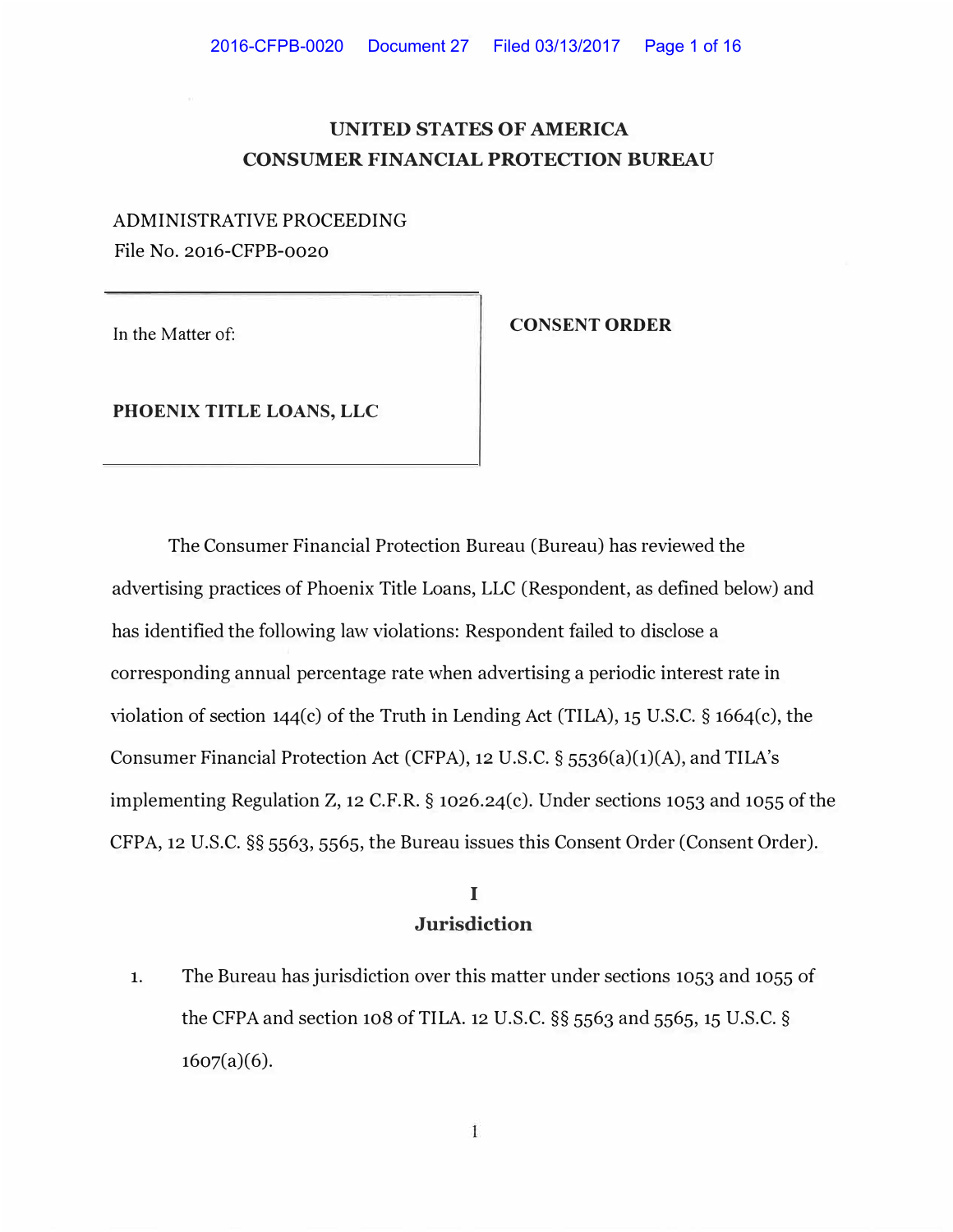# II **Stipulation**

2. Respondent has executed a "Stipulation and Consent to the Issuance of a Consent Order," dated March 6, 2017 (Stipulation), which is incorporated by reference and is accepted by the Bureau. By this Stipulation, Respondent has consented to the issuance of this Consent Order by the Bureau under sections 1053 and 1055 of the CFPA, 12 U.S.C. **§§** 5563 and 5565, without admitting or denying any of the findings of fact or conclusions of law, except that Respondent admits the facts necessary to establish the Bureau's jurisdiction over Respondent and the subject matter of this action.

## III **Definitions**

- 3. The following definitions apply to this Consent Order:
	- a. "Advertisement" means "a commercial message in any medium that promotes, directly or indirectly, a credit transaction." 12 C.F.R. **§**  $1026.2(a)(2)$ .
	- b. "Clearly and prominently" means:
		- **1.** In textual communications (e.g., printed publications or words displayed on the screen of an electronic device), the disclosure must be of a type size and location sufficiently noticeable for an ordinary consumer to read and comprehend it, in print that contrasts with the background on which it appears;
		- **11.** In communications disseminated orally or through audible means (e.g., radio or streaming audio), the disclosure must be delivered in a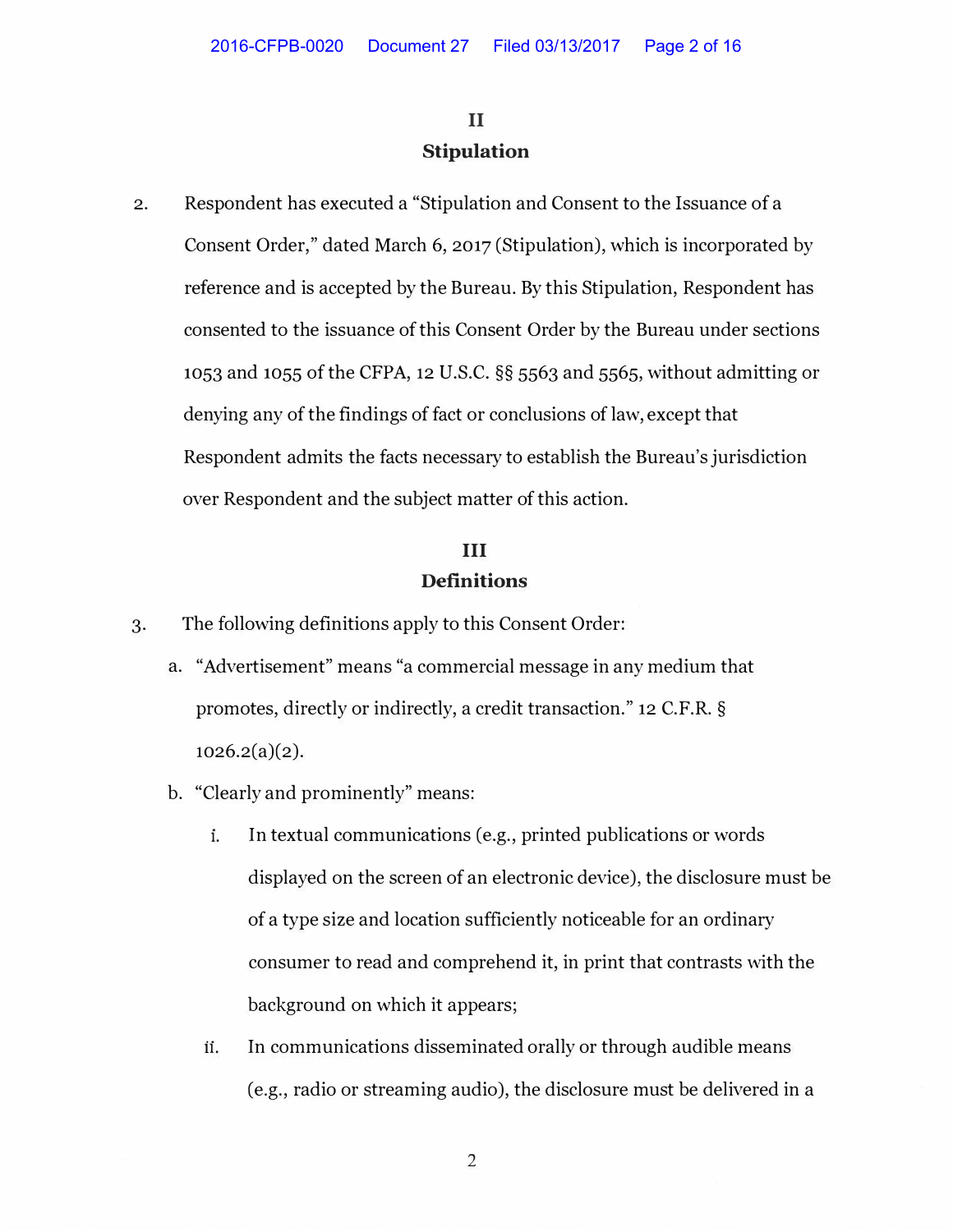volume and cadence sufficient for an ordinary consumer to hear and comprehend it;

- iii. In communications disseminated through video means (e.g., television or streaming video), the disclosure must be in writing in a form consistent with subsection (i), and must appear on the screen for a duration sufficient for an ordinary consumer to read and comprehend it;
- iv. In communications made through interactive media such as the internet, online services, and software, the disclosure must be unavoidable and presented in a form consistent with subsection (i);
- v. In communications that contain both audio and visual portions, the disclosure must be presented simultaneously in both the audio and visual portions of the communication; and
- VI. In all instances, the disclosure must be presented before the consumer incurs any financial obligation, in an understandable language and syntax, and with nothing contrary to, inconsistent with, or in mitigation of the disclosures used in any communication with the consumer.
- c. "Effective Date" means the date on which the Consent Order is issued.
- d. "Enforcement Director" means the Assistant Director of the Office of Enforcement for the Consumer Financial Protection Bureau, or his/her delegate.
- e. "Finance Charge" means "the cost of consumer credit as a dollar amount" and "includes any charge payable directly or indirectly by the consumer and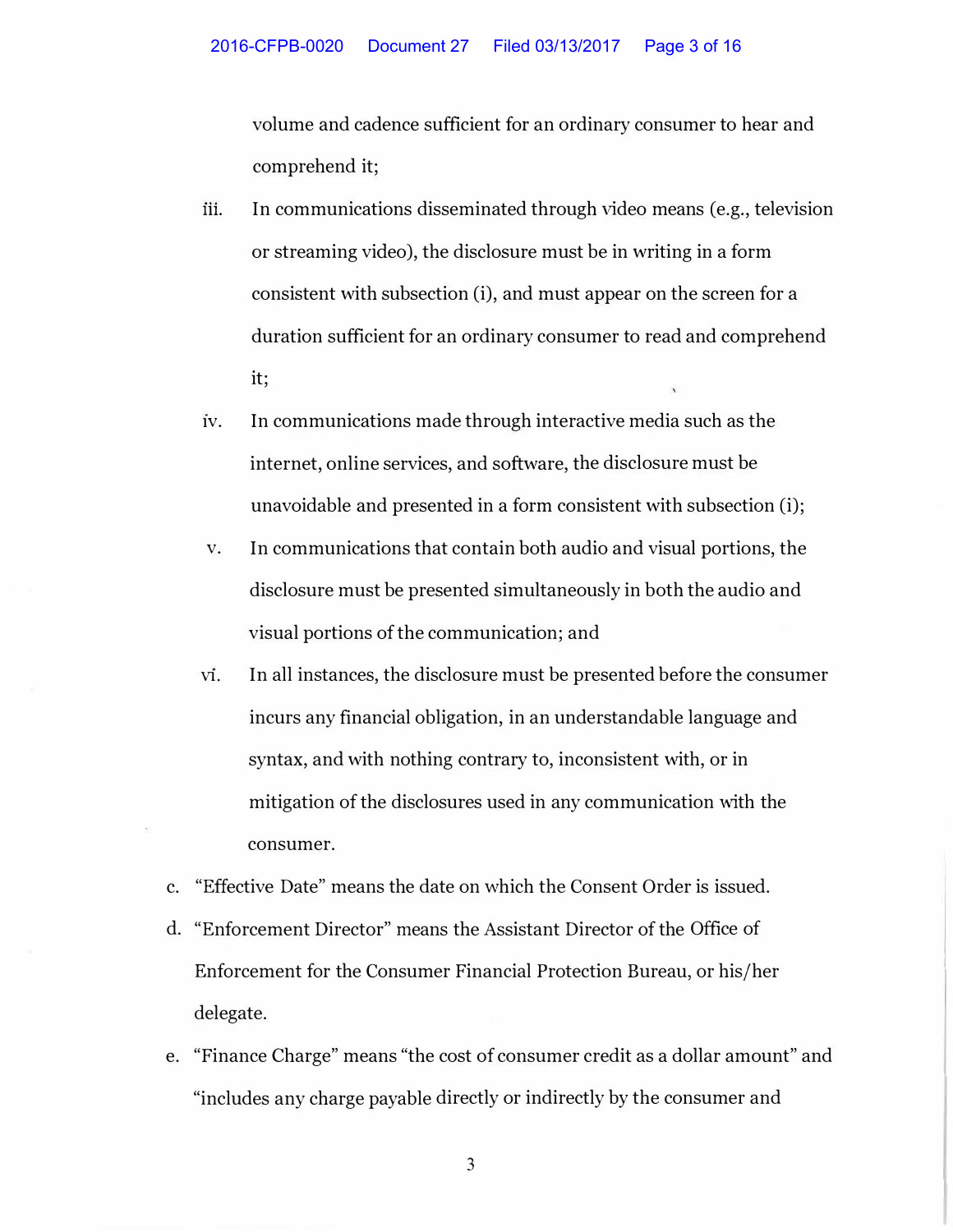imposed directly or indirectly by the creditor as an incident to or a condition of the extension of credit."  $12$  C.F.R. § 1026.4(a).

- f. "Related Consumer Action" means a private action by or on behalf of one or more consumers or an enforcement action by another governmental agency brought against Respondent based on substantially the same facts as described in Section IV of this Consent Order.
- g. "Relevant Period" includes the period from July 6, 2016 to October 3, 2016.
- h. "Respondent" means Phoenix Title Loans, LLC and its successors and assigns.
- **1.** "Service Provider" has the same meaning as defined by 12 U.S.C. § 5481(26).

# IV Bureau Findings and Conclusions

The Bureau finds the following:

- 4. Respondent is a limited liability company formed in Arizona in 2013.
- 5. Respondent is licensed as a sales finance company by the Arizona Department of Financial Institutions.
- 6. Respondent offers, and has been offering during all times relevant to this Consent Order, "closed-end credit" in the form of vehicle title loans to "consumers" as those terms are defined in Regulation Z, 12 C.F.R. §  $1026.2(a)(10) \& (11).$
- 7. Respondent is a "person" within the meaning of TILA and Regulation Z because it is a limited liability company. 15 U.S.C. § 1602(e), 12 C.F.R. §1026.2(a)(22).
- 8. Respondent is a "covered person" under the CFPA because it is a limited liability company that engages in offering and providing vehicle title loans,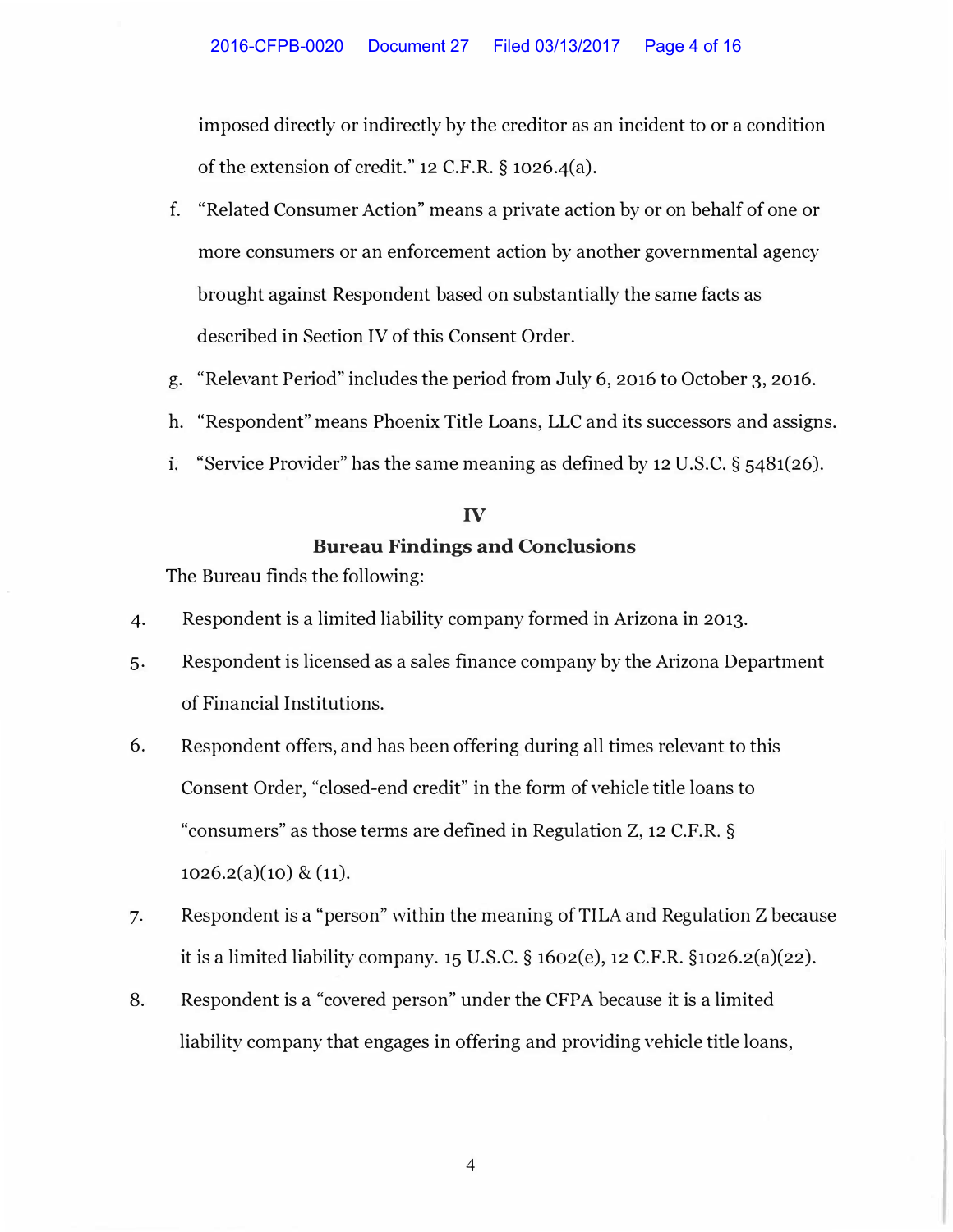which are "consumer financial products or services" under the CFPA. 12 U.S.C.  $\S$  5481(5), (6), 15(A)(i), (19).

- 9. Respondent markets its title loan services on the Internet at the address: https://phoenixtitleloans.com.
- **10.** On the "Refinance Auto Title Loan" page of Respondent's website, Respondent advertised interest rates of 3% and 6%.
- 11. The "Auto Title Loan Calculator" page of Respondent's website advertised, "If you decide to take less than half of the cash offer we've given you, then we will instantly and automatically lower your interest rate to  $\frac{5\%}{\%}$  (emphasis in original).
- 12. On the "Auto Title Loan Calculator" page of its website, Respondent instructed consumers: "When using the calculator, take your expected interest rate from *Phoenix Title Loans, LLC* and multiply it by 12" (emphasis in original), but did not inform consumers that the calculated number would be an annual percentage rate.
- 13. No other page within Respondent's website domain disclosed the annual percentage rate that corresponded to the monthly financing rates advertised throughout the website.
- 14. Respondent's Internet advertisement constituted a commercial message in any medium that promotes, directly or indirectly, a credit transaction.
- 15. Respondent's Internet advertisement failed to disclose a corresponding annual percentage rate for the advertised monthly rates of finance. The advertisement also failed to use the term "annual percentage rate" or its common abbreviation "APR."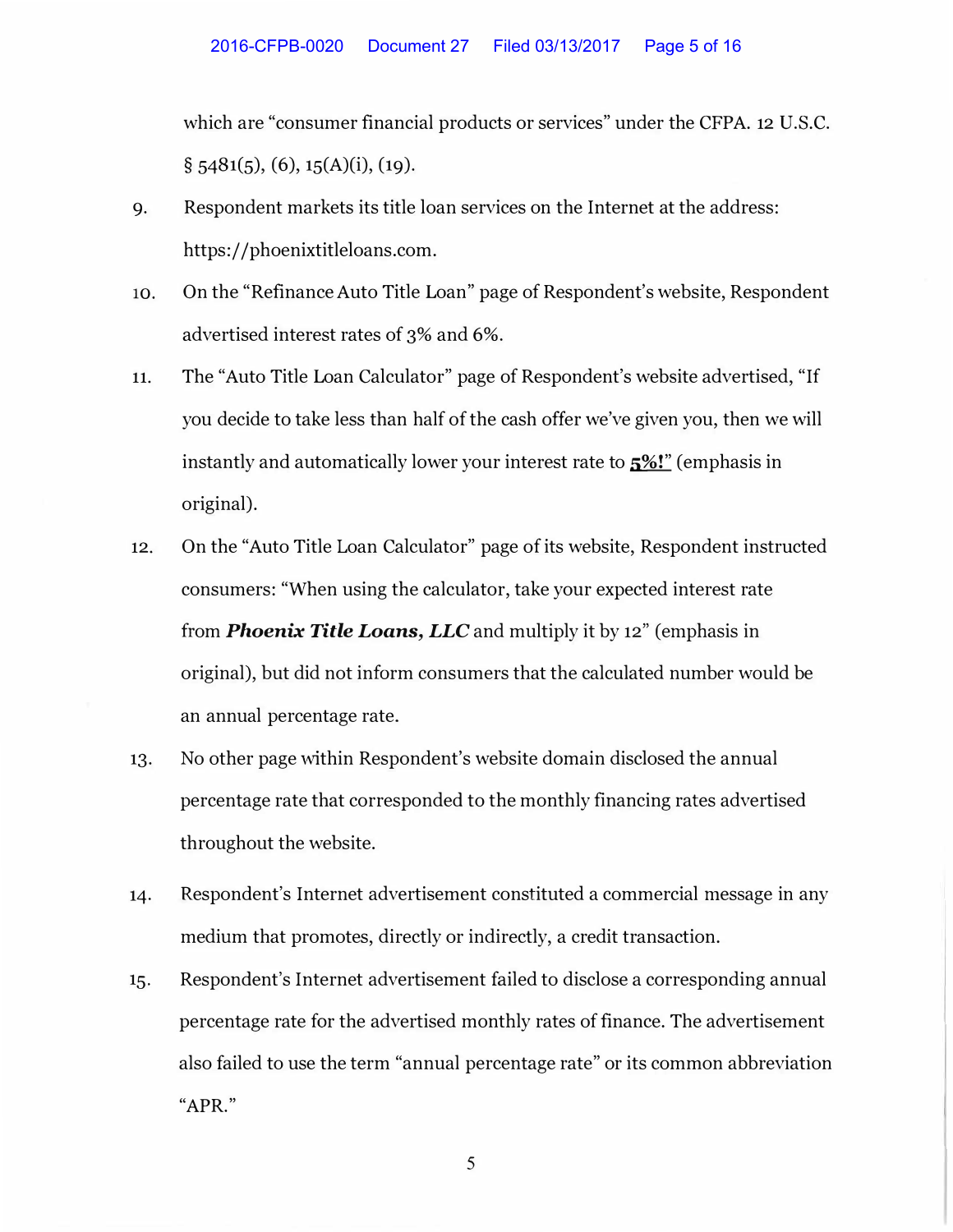- 16. The advertisement was displayed continuously on Respondent's website throughout the Relevant Period.
- 17. Respondent's failure to express its finance charge as an annual percentage rate on its Internet advertisement is in violation of TILA and Regulation Z, which require that when an advertisement for closed end credit "states a rate of finance charge, it shall state the rate as an 'annual percentage rate,' using that term." 12 C.F.R. § 1026.24(c); *see also* 15 U.S.C. § 1664(c).
- 18. Respondent's failure to comply with the advertising requirements of TILA and Regulation Z constitutes a violation of section  $1036(a)(1)(A)$  of the CFPA, 12 U.S.C.  $\S$  5536(a)(1)(A).

#### **ORDER**

# **V Conduct Provisions**

**IT IS ORDERED,** under sections 1053 and 1055 of the CFPA, that:

19. Respondent and its members, officers, agents, servants, employees and attorneys who have actual notice of this Consent Order, whether acting directly or indirectly, may not violate section 144(c) of TILA, 15 U.S.C. § 1664(c), TILA's implementing Regulation Z, 12 C.F.R.  $\S$  1026.24(c), or section 1036(a)(1)(A) of the CFPA, 12 U.S.C.  $\S$  5536(a)(1)(A). Respondent and its members, officers, agents, servants, employees, and attorneys who have actual notice of this Consent Order, whether acting directly or indirectly, shall permanently cease and desist from advertising a rate of a finance charge other than an annual percentage rate unless it is a simple annual rate or periodic rate that is applied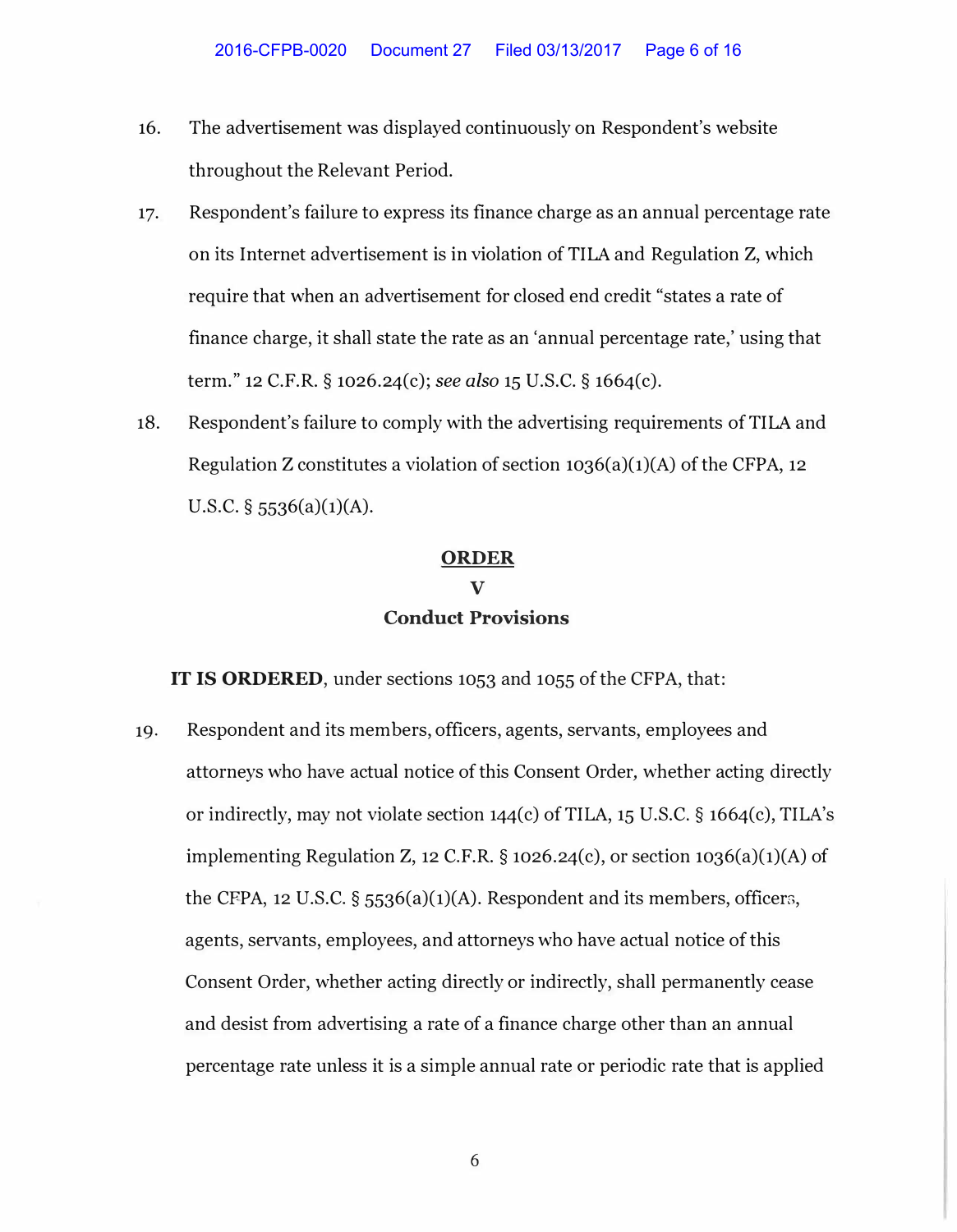to an unpaid balance stated in conjunction with, but not more conspicuously than, the annual percentage rate in accordance with TILA and Regulation Z. 12 C.F.R. § 1026.24(c); *see also* 15 U.S.C. § 1664(c).

20. Respondent and its members, officers, agents, servants, employees, and attorneys who have actual notice of this Consent Order, whether acting directly or indirectly, may not violate any other provisions of TILA, 15 U.S.C. §§ 1601 *et seq.,* or its implementing Regulation Z, 12 C.F.R. pt. 1026.

## **VI Compliance Plan**

- 21. Within 30 days of the Effective Date, Respondent must submit to the Enforcement Director for review and determination of non-objection a comprehensive compliance plan designed to ensure that Respondent's title lending practices comply with all applicable Federal consumer financial laws and the terms of this Consent Order (Compliance Plan). The Compliance Plan must include, at a minimum:
	- a. Detailed steps for addressing each action required by this Consent Order; and
	- b. Specific timeframes and deadlines for implementation of those steps.
- 22. The Enforcement Director will have the discretion to make a determination of non-objection to the Compliance Plan or direct Respondent to revise it. If the Enforcement Director directs Respondent to revise the Compliance Plan, Respondent must make the revisions and resubmit the Compliance Plan to the Enforcement Director within 30 days.
- 23. After receiving notification that the Enforcement Director has made a determination of non-objection to the Compliance Plan, Respondent must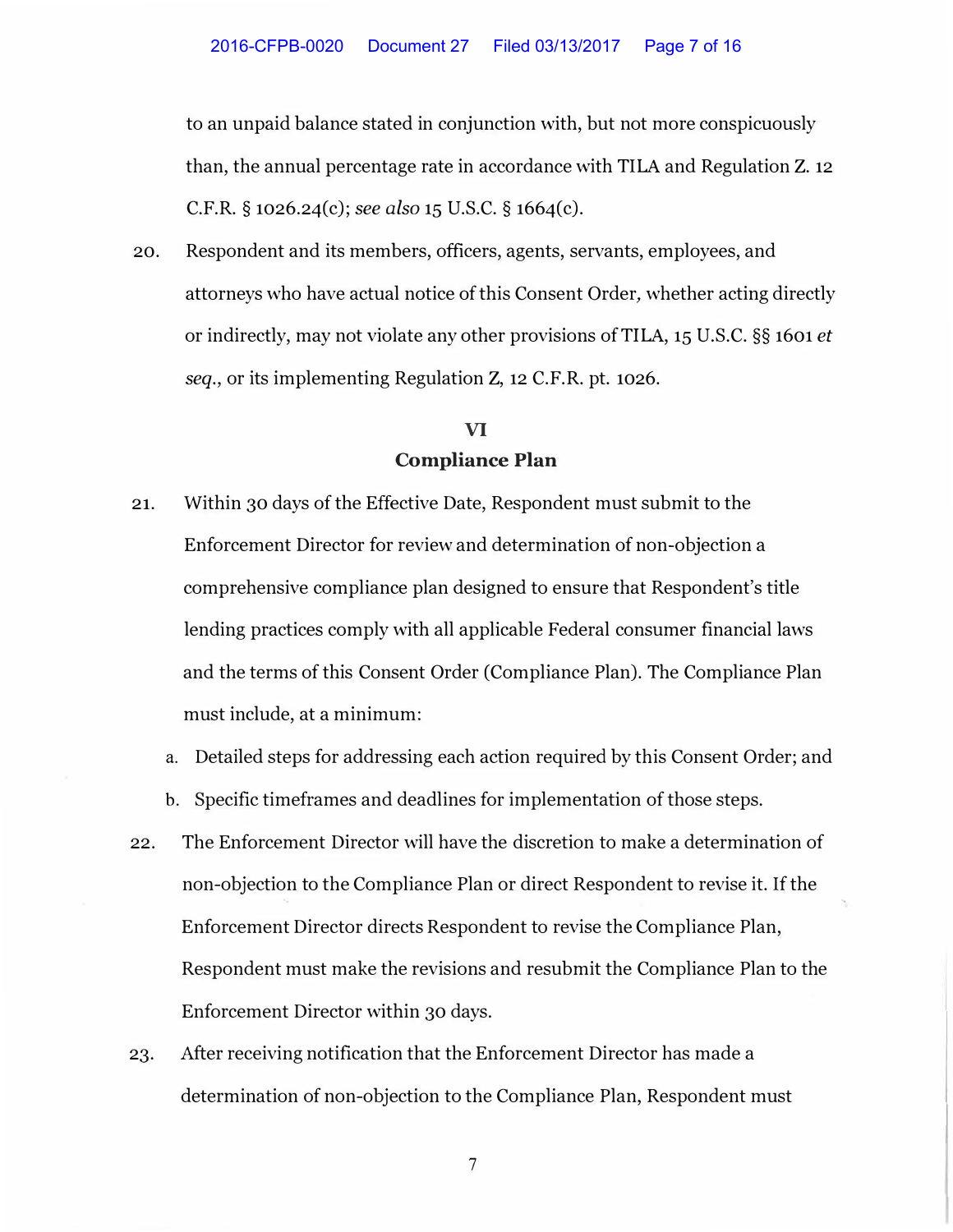implement and adhere to the steps, requirements, deadlines, and timeframes outlined in the Compliance Plan.

# **VII Order to Pay Civil Money Penalties**

#### **IT IS FURTHER ORDERED** that:

- 24. Under section 1055(c) of the CFPA, 12 U.S.C.  $\S$  5565(c), by reason of the violations of law described in Section IV of this Consent Order, and taking into account the factors in 12 U.S.C.  $\S 5565(c)(3)$ , Respondent must pay a civil money penalty of \$40,000 to the Bureau.
- 25. Within 10 days of the Effective Date, Respondent must pay the civil money penalty by wire transfer to the Bureau or to the Bureau's agent in compliance with the Bureau's wiring instructions.
- 26. The civil money penalty paid under this Consent Order will be deposited in the Civil Penalty Fund of the Bureau as required by section 1017(d) of the CFPA, 12 u.s.c. § 5497(d).
- 27. Respondent must treat the civil money penalty paid under this Consent Order as a penalty paid to the government for all purposes. Regardless of how the Bureau ultimately uses those funds, Respondent may not:
	- a. Claim, assert, or apply for a tax deduction, tax credit, or any other tax benefit for any civil money penalty paid under this Consent Order; or
	- b. Seek or accept, directly or indirectly, reimbursement or indemnification from any source, including but not limited to payment made under any insurance policy, with regard to any civil money penalty paid under this Consent Order.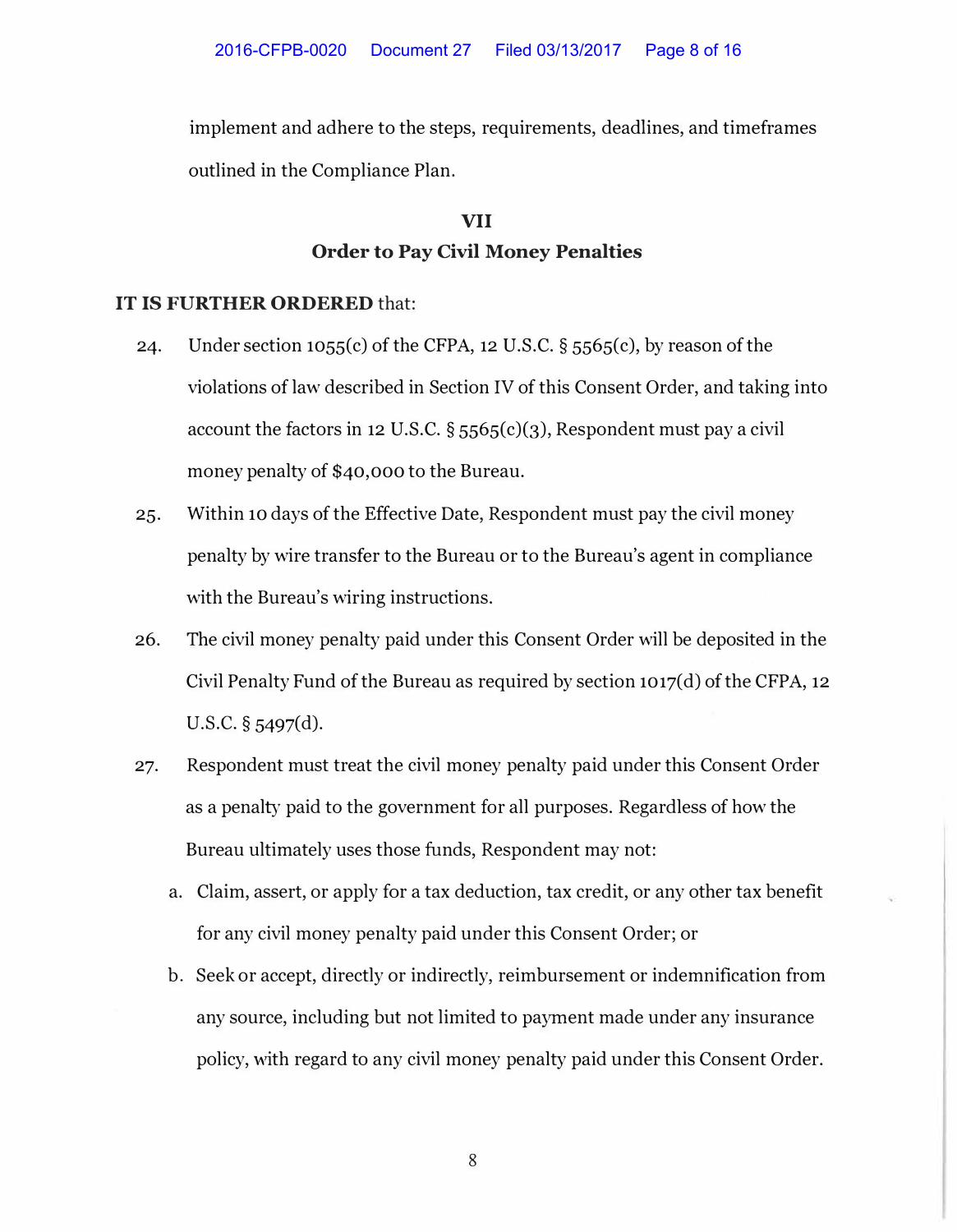- 28. To preserve the deterrent effect of the civil money penalty in any Related Consumer Action, Respondent may not argue that Respondent is entitled to, nor may Respondent benefit by, any offset or reduction of any compensatory monetary remedies imposed in the Related Consumer Action because of the civil money penalty paid in this action (Penalty Offset). If the court in any Related Consumer Action grants such a Penalty Offset, Respondent must, within 30 days after entry of a final order granting the Penalty Offset, notify the Bureau, and pay the amount of the Penalty Offset to the U.S. Treasury. Such a payment will not be considered an additional civil money penalty and will not change the amount of the civil money penalty imposed in this action.
- 29. In the event of any default on Respondent's obligations to make payment under this Consent Order, interest, computed under 28 U.S.C. § 1961, as amended, will accrue on any outstanding amounts not paid from the date of default to the date of payment, and will immediately become due and payable.
- , 30. Respondent must relinquish all dominion, control, and title to the funds paid to the fullest extent permitted by law and no part of the funds may be returned to Respondent.
- 31. Under 31 U.S.C. § 7701, Respondent, unless it already has done so, must furnish to the Bureau its taxpayer identifying numbers, which may be used for purposes of collecting and reporting on any delinquent amount arising out of this Consent Order.
- 32. Within 30 days of the entry of a final judgment, consent order, or settlement in a Related Consumer Action, Respondent must notify the Enforcement Director of the final judgment, consent order, or settlement in writing. That notification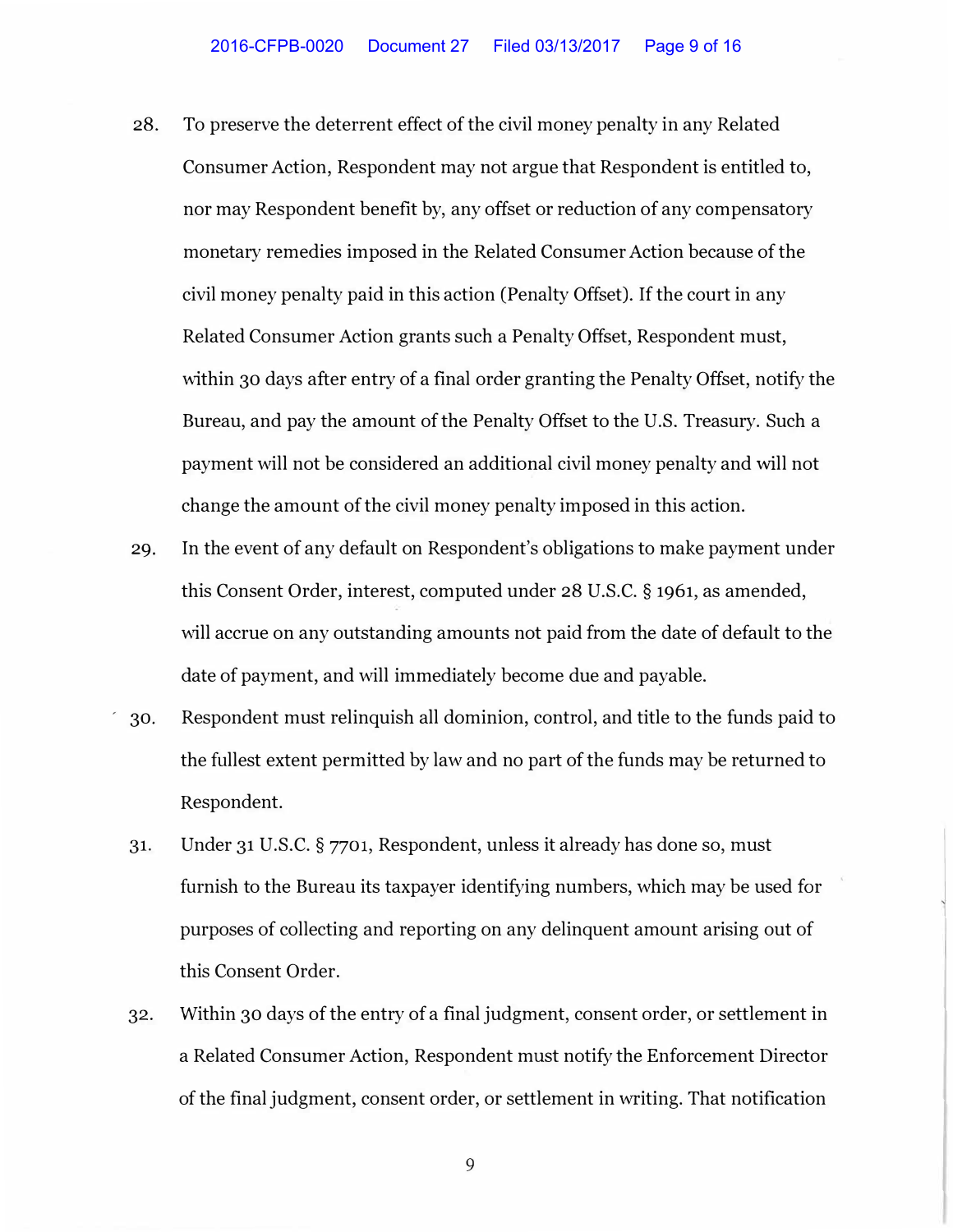must indicate the amount of redress, if any, that Respondent paid or is required to pay to consumers and describe the consumers or classes of consumers to whom that redress has been or will be paid.

## **VIII Reporting Requirements**

#### IT IS FURTHER ORDERED that:

- 33. Respondent must notify the Bureau of any development that may affect compliance obligations arising under this Consent Order, including but not limited to, a dissolution, assignment, sale, merger, or other action that would result in the emergence of a successor company; the creation or dissolution of a subsidiary, parent, or affiliate that engages in any acts or practices subject to this Consent Order; the filing of any bankruptcy or insolvency proceeding by or against Respondent; or a change in Respondent's name or address. Respondent must provide this notice, if practicable, at least 30 days before the development, but in any case no later than 14 days after the development.
- 34. Within 7 days of the Effective Date, Respondent must designate at least one telephone number and email, physical, and postal address as points of contact, which the Bureau may use to communicate with Respondent;
- 35. Respondent must report any change in the information required to be submitted under Paragraph 33 at least 30 days before the change or as soon as practicable after the learning about the change, whichever is sooner.
- 36. Within 90 days of the Effective Date, and again one year after the Effective Date, Respondent must submit to the Enforcement Director an accurate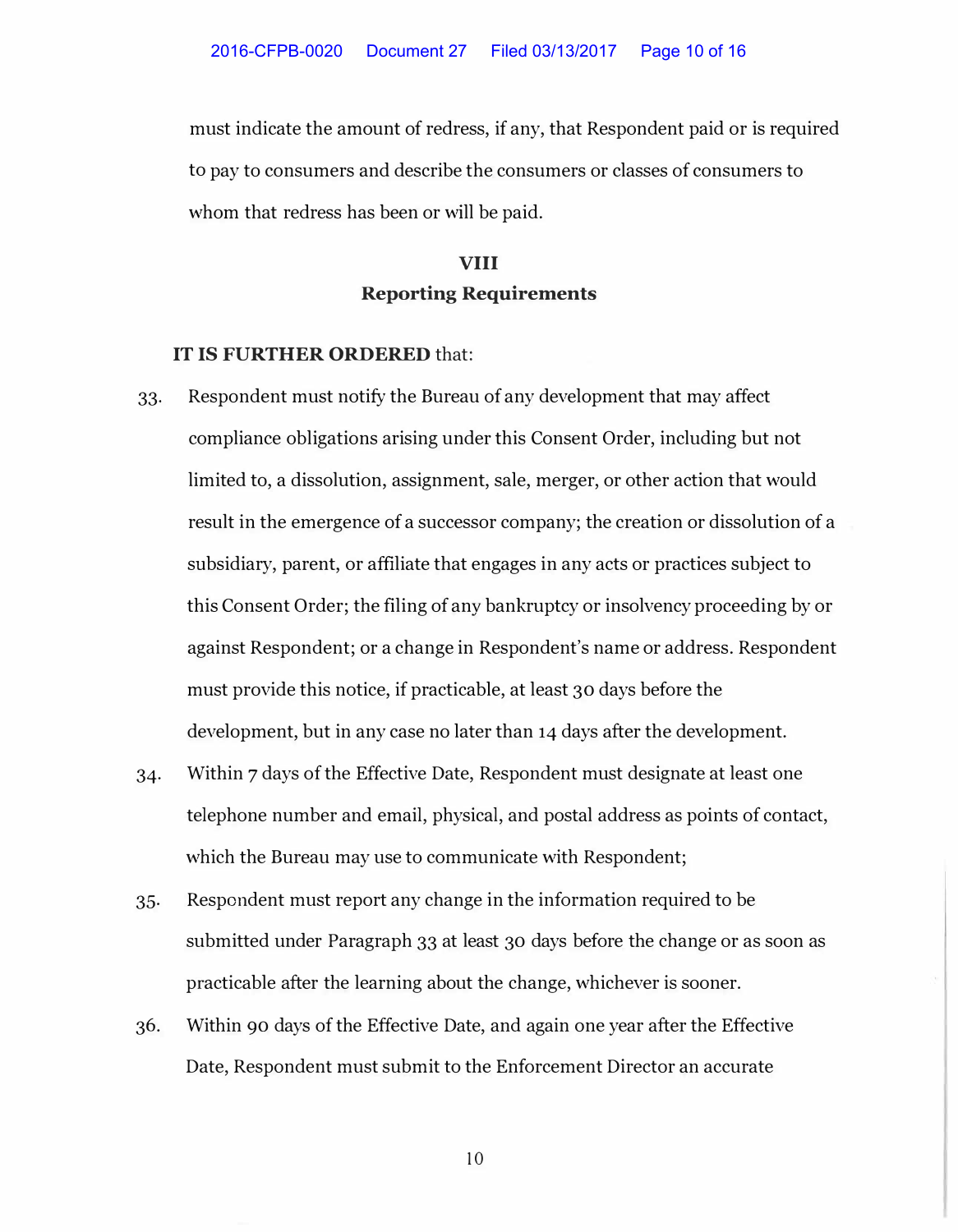written compliance progress report (Compliance Report), which, at a minimum:

- a. Describes in detail the manner and form in which Respondent has complied with this Consent Order; and
- b. Attaches a copy of each Order Acknowledgment obtained under Section IX, unless previously submitted to the Bureau.

# IX Order Distribution and Acknowledgment

#### IT IS FURTHER ORDERED that,

- 37. Within 30 days of the Effective Date, Respondent must deliver a copy of this Consent Order to each of its members and executive officers, as well as to any managers, employees, Service Providers, or other agents and representatives who have responsibilities related to the subject matter of the Consent Order.
- 38. For 5 years from the Effective Date, Respondent must deliver a copy of this Consent Order to any business entity resulting from any change in structure referred to in Section VIII, any future members and executive officers, as well as to any managers, employees, Service Providers, or other agents and representatives who will have responsibilities related to the subject matter of the Consent Order before they assume their responsibilities.
- 39. Respondent must secure a signed and dated statement acknowledging receipt of a copy of this Consent Order, ensuring that any electronic signatures comply with the requirements of the E-Sign Act, 15 U.S.C. § 7001 *et seq.*, within 30 days of delivery, from all persons receiving a copy of this Consent Order under this Section.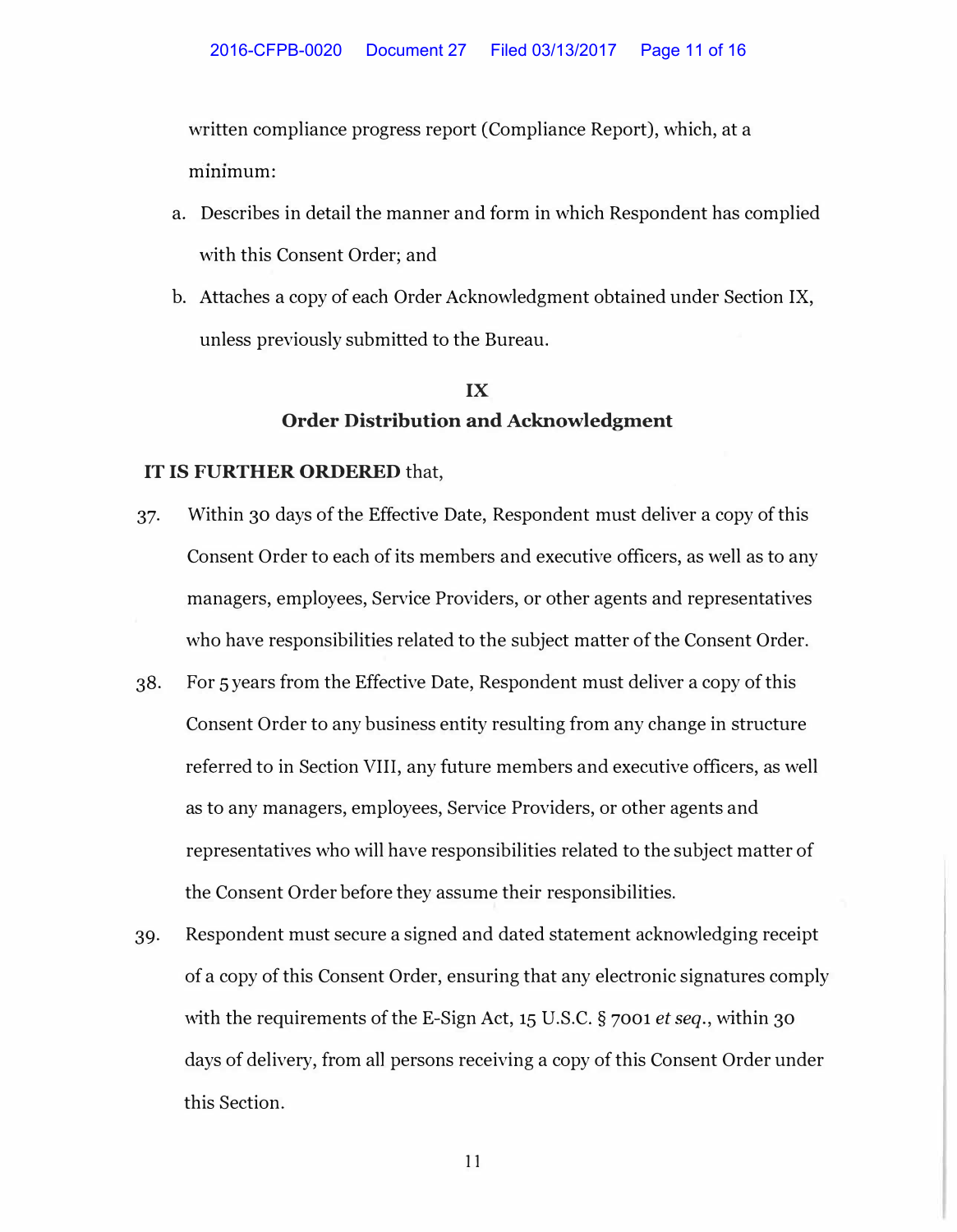## **X Notices**

### IT IS FURTHER ORDERED that:

40. Unless otherwise directed in writing by the Bureau, Respondent must provide

all submissions, requests, communications, or other documents relating to this

Consent Order in writing, with the subject line, *"In re Phoenix Title Loans, LLC*

File No. 2016-CFPB-0020," and send them either:

a. By overnight courier (not the U.S. Postal Service), as follows:

Assistant Director for Enforcement Consumer Financial Protection Bureau ATTENTION: Office of Enforcement 1625 Eye Street, N.W. Washington D.C. 20006; or

b. By first-class mail to the below address and contemporaneously by email

to Enforcement Compliance@cfpb.gov:

Assistant Director for Enforcement Consumer Financial Protection Bureau ATTENTION: Office of Enforcement 1700 G Street, N.W. Washington D.C. 20552

### XI

### **Compliance Monitoring**

IT IS FURTHER ORDERED that, to monitor Respondent's compliance with

this Consent Order:

41. Within 14 days of receipt of a written request from the Bureau, Respondent

must submit additional Compliance Reports or other requested information,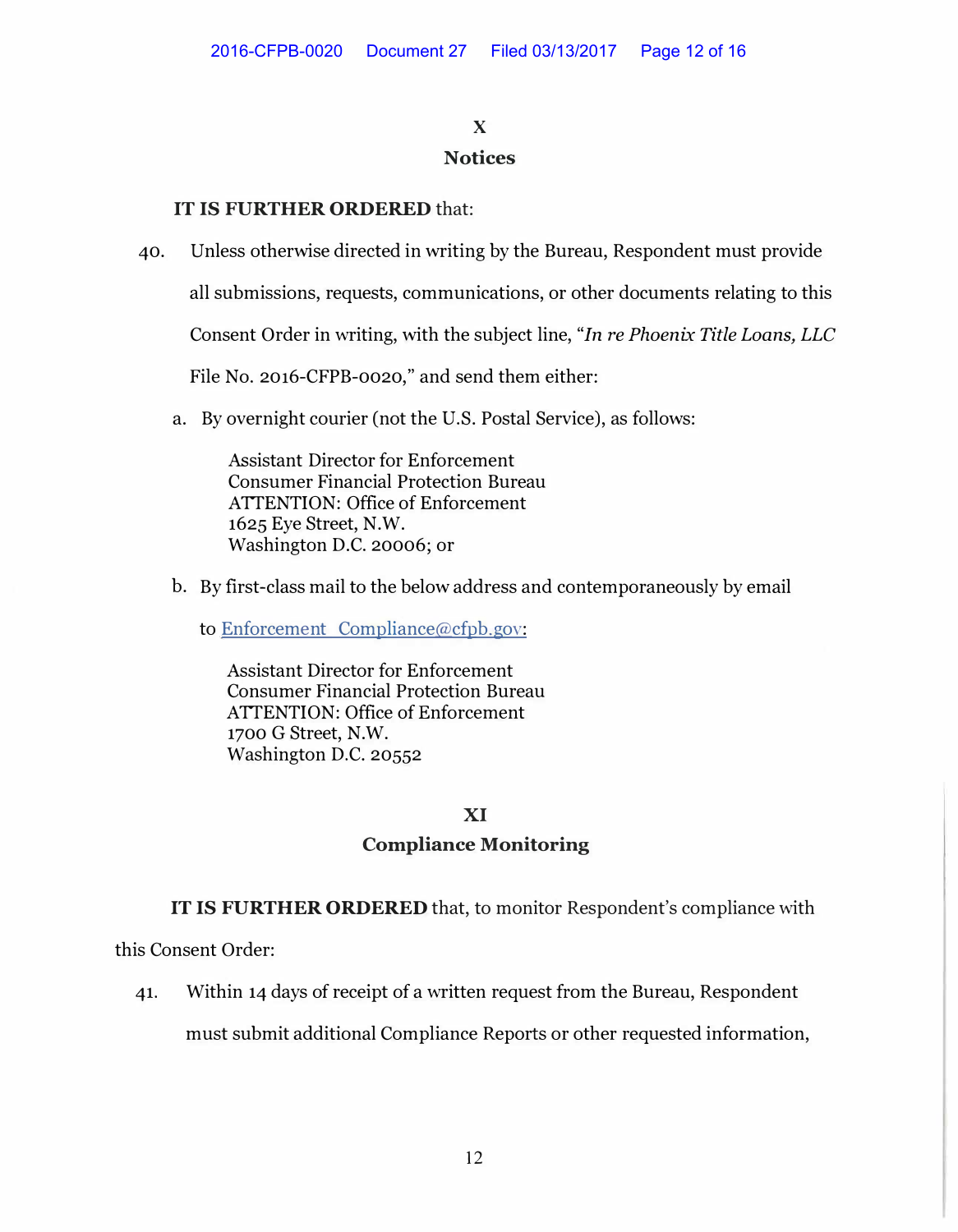which must be made under penalty of perjury; provide sworn testimony; or produce documents.

- 42. For purposes of this Section, the Bureau may communicate directly with Respondent, unless Respondent retains counsel related to these communications.
- 43. Nothing in this Consent Order will limit the Bureau's lawful use of civil investigative demands under 12 C.F.R. § 1080.6 or other compulsory process.

## **XII Modifications to Non-Material Requirements**

#### **IT IS FURTHER ORDERED** that:

- 44. Respondent may seek a modification to non-material requirements of this Consent Order *(e.g.,* reasonable extensions of time and changes to reporting requirements) by submitting a written request to the Enforcement Director.
- 45. The Enforcement Director may, in his/her discretion, modify any non-material requirements of this Consent Order *(e.g., reasonable extensions of time and* changes to reporting requirements) if he/she determines good cause justifies the modification. Any such modification by the Enforcement Director must be in writing.

### **XIII**

### **Administrative Provisions**

46. The provisions of this Consent Order do not bar, estop, or otherwise prevent the Bureau, or any other governmental agency, from taking any other action against Respondent, except as described in Paragraph 47.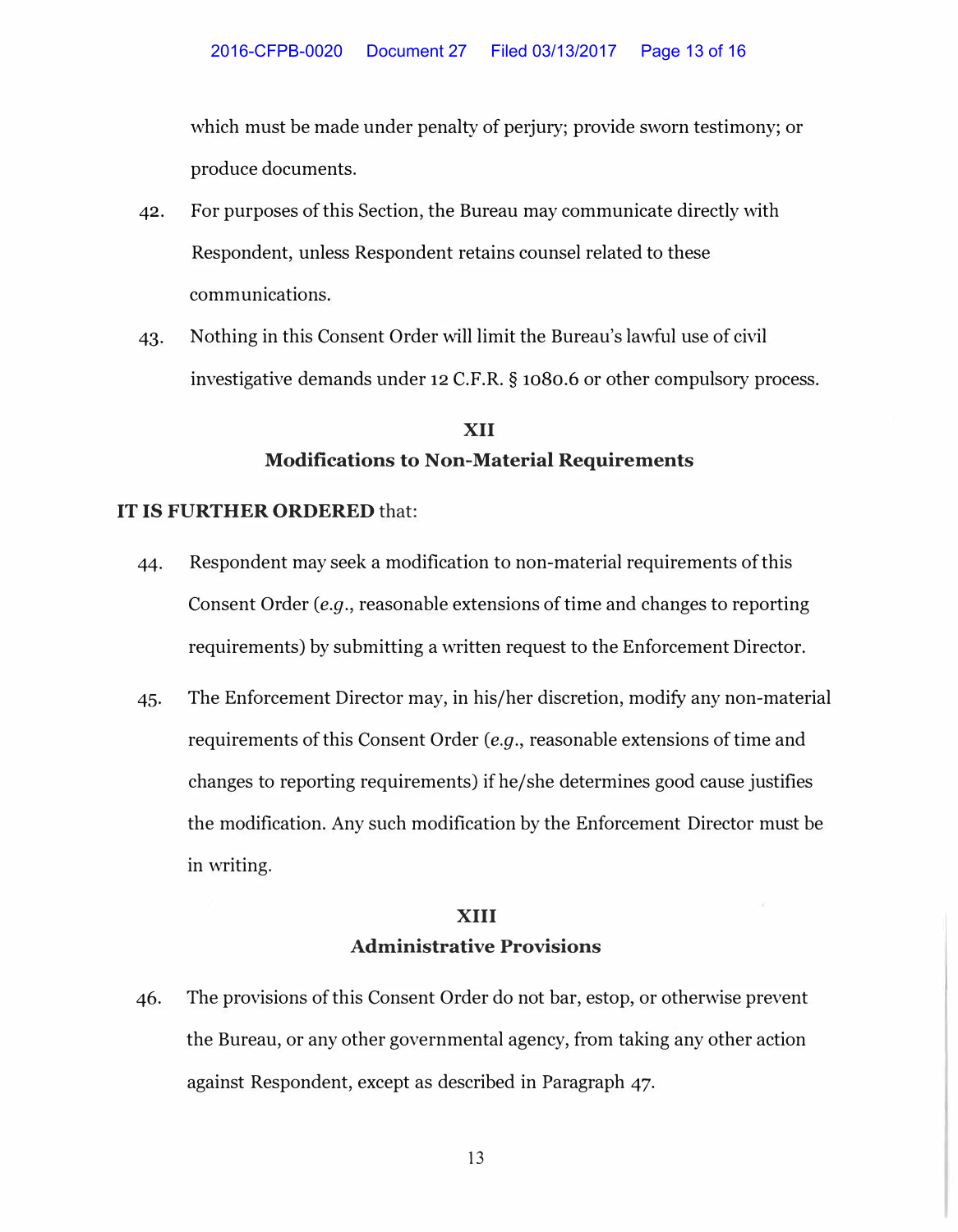- 47. The Bureau releases and discharges Respondent from all potential liability for law violations that the Bureau has or might have asserted based on the practices described in Section IV of this Consent Order, to the extent such practices occurred before the Effective Date and the Bureau knows about them as of the Effective Date. The Bureau may use the practices described in this Consent Order in future enforcement actions against Respondent and its affiliates, including, without limitation, to establish a pattern or practice of violations or the continuation of a pattern or practice of violations or to calculate the amount of any penalty. This release does not preclude or affect any right of the Bureau to determine and ensure compliance with the Consent Order, or to seek penalties for any violations of the Consent Order.
- 48. All pending motions are hereby denied as moot.
- 49. This Consent Order is intended to be, and will be construed as, a final Consent Order issued under section 1053 of the CFPA, 12 U.S.C. § 5563, and expressly does not form, and may not be construed to form, a contract binding the Bureau or the United States.
- 50. This Consent Order will terminate 5 years from the Effective Date or 5 years from the most recent date that the Bureau initiates an action alleging any violation of the Consent Order by Respondent. If such action is dismissed or the relevant adjudicative body rules that Respondent did not violate any provision of the Consent Order, and the dismissal or ruling is either not appealed or upheld on appeal, then the Consent Order will terminate as though the action had never been filed. The Consent Order will remain effective and enforceable until such time, except to the extent that any provisions of this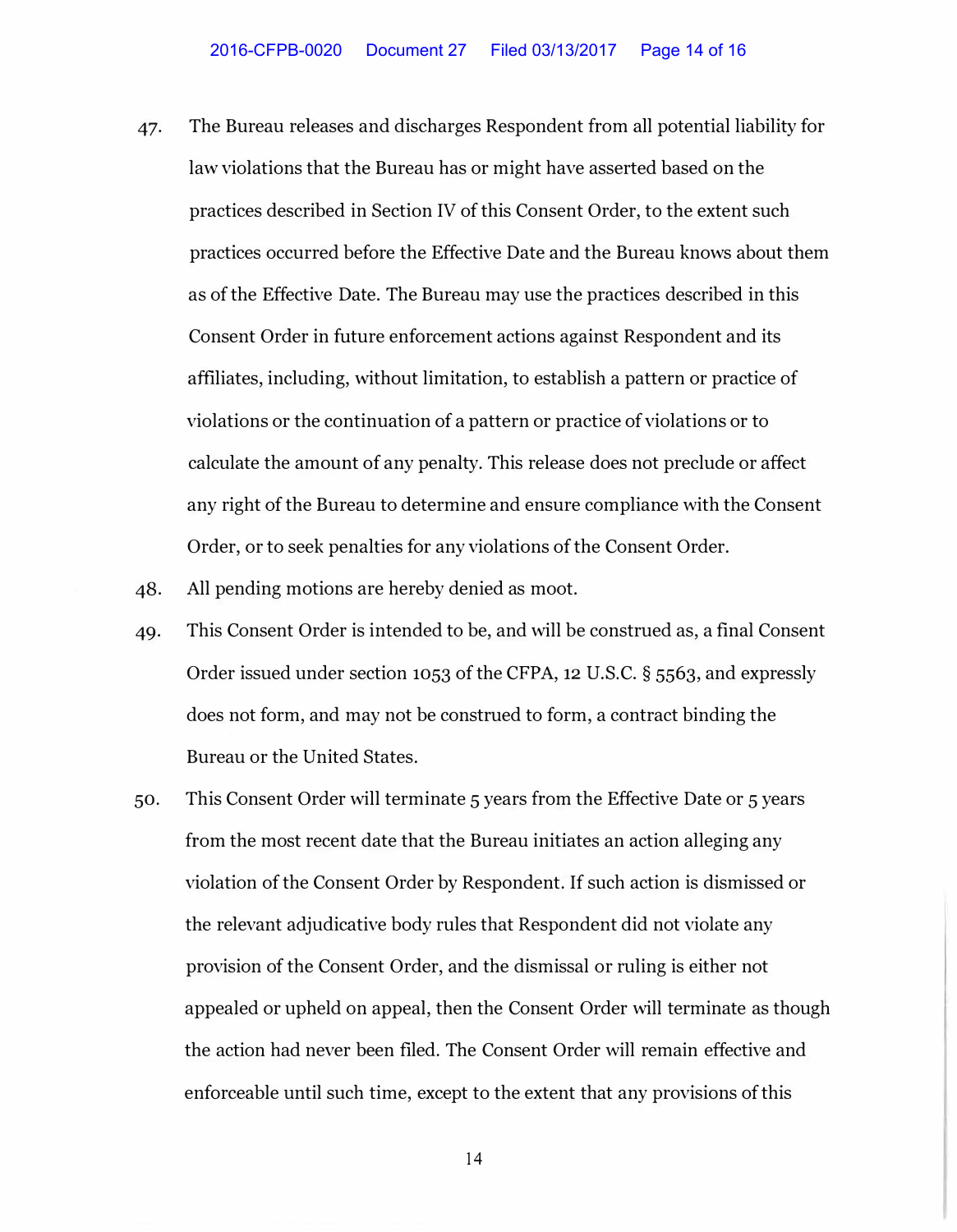Consent Order have been amended, suspended, waived, or terminated in writing by the Bureau or its designated agent.

- 51. Calculation of time limitations will run from the Effective Date and be based on calendar days, unless otherwise noted.
- 52. Should Respondent seek to transfer or assign all or part of its operations that are subject to this Consent Order, Respondent must, as a condition of sale, obtain the written agreement of the transferee or assignee to comply with all applicable provisions of this Consent Order.
- 53. The provisions of this Consent Order will be enforceable by the Bureau. For any violation of this Consent Order, the Bureau may impose the maximum amount of civil money penalties allowed under section 1055(c) of the CFPA, 12 U.S.C. § 5565(c). In connection with any attempt by the Bureau to enforce this Consent Order in federal district court, the Bureau may serve Respondent wherever Respondent may be found and Respondent may not contest that court's personal jurisdiction over Respondent.
- 54. This Consent Order and the accompanying Stipulation contain the complete agreement between the parties. The parties have made no promises, representations, or warranties other than what is contained in this Consent Order and the accompanying Stipulation. This Consent Order and the accompanying Stipulation supersede any prior oral or written communications, discussions, or understandings.
- 55. Nothing in this Consent Order or the accompanying Stipulation may be construed as allowing Respondent, its members, officers, or employees to violate any law, rule, or regulation.